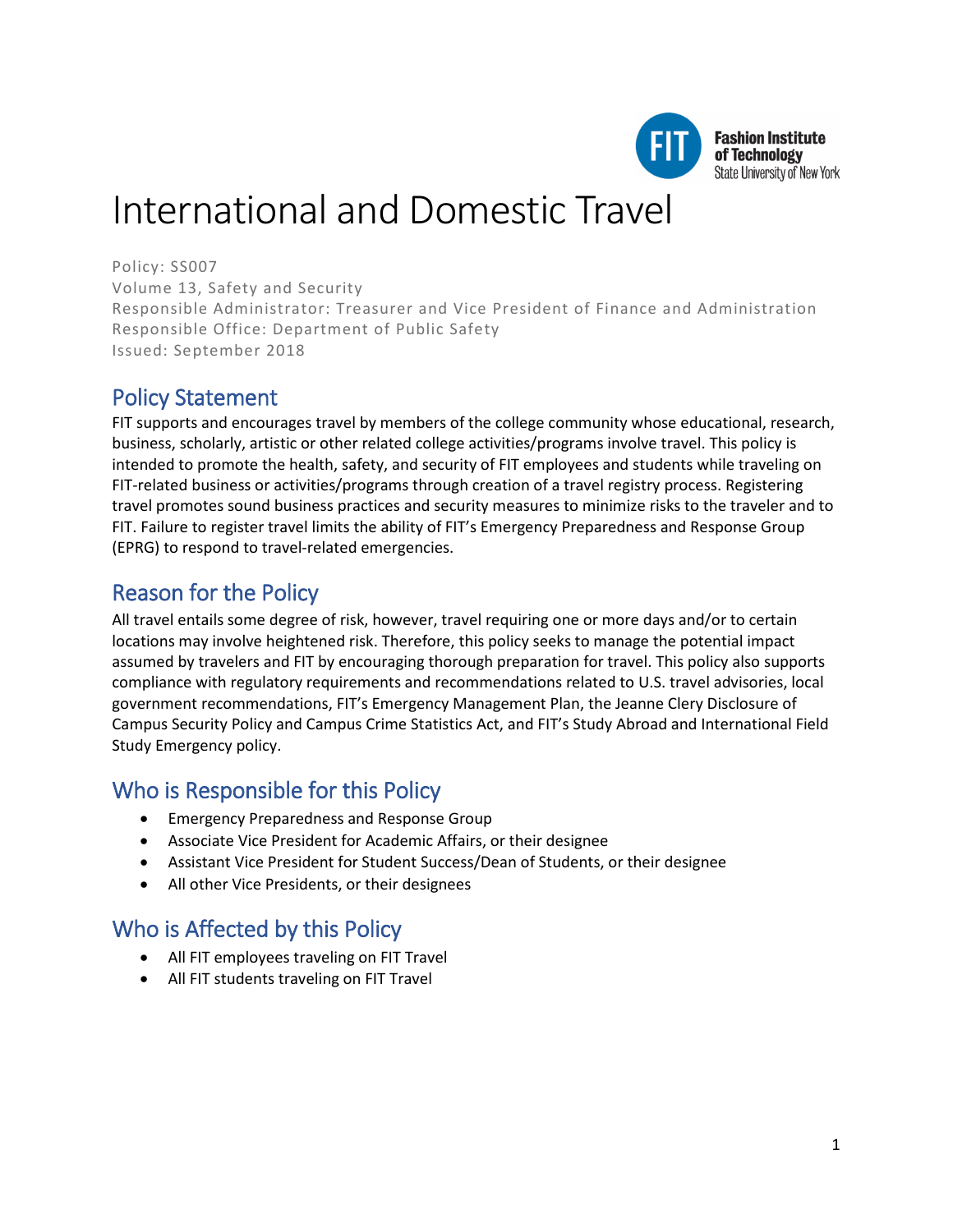# **Definitions**

- **Advisor:** Any FIT faculty or staff member who is involved in organizing and supporting a trip/event that will not include travel by a chaperone. An advisor must have a close connection with the activities of the cohort of students involved in the trip/event (e.g., a club advisor, faculty advisor to a contest involving travel, etc.).
- **Chaperone:** Any FIT faculty or staff member who will be accompanying students on a trip/event.
- **FIT Travel:** Any travel outside of the FIT New York campus <sup>[1](#page-1-0)</sup> that is organized, supported, arranged, financed, or otherwise overseen by FIT, its offices, departments, divisions, student organizations, or FIT's legally affiliated entities and involves any one (or more) of the following circumstances:
	- o An overnight stay; or
	- o Travel outside the five boroughs of New York City (even if there is no overnight stay); or
	- $\circ$  Chartered, ticketed, or any other transportation that is arranged by FIT (e.g. purchase of fare/tickets, rental of a bus, or use of FIT-owned vehicles); or
	- $\circ$  Travel involving a high-risk activity or event, no matter the location or timeframe; or
	- $\circ$  Any other travel whereby the relevant supervisor, chair, department head, or other administrator, at their discretion, requires adherence to this policy as a condition of traveling.

Common types of FIT Travel meeting the above definition include but is not limited to:

- Travel related to FIT course activities that are fully supported and supervised by FIT staff;
- FIT-managed study abroad programs, including study abroad for FIT students through another college/university or outside organization;
- **Travel that fulfills FIT contractual agreements;**
- Travel for FIT athletics and student activities; and
- **Employees traveling on FIT business, including to conferences or other** professional development trips where expenses are funded by FIT.
- **Non-FIT Travel:** Travel that is not related to FIT business or programs, for which FIT assumes no control or responsibility, and to which this policy does not apply. Travel related to student internships is generally Non-FIT Travel because FIT is not involved in organizing, supporting, arranging, financing, or otherwise overseeing such travel, even when the internship may otherwise be related to an FIT course.
- **Travel Registry**: A database for maintaining critical travel information for employees and students engaging in FIT Travel. The Travel Registry is the official and authoritative source of traveler information that forms the basis for the college's emergency response protocols and communications strategy (e.g. alerts, warnings, evacuation notices) when responding to an emergency or critical incident.

<span id="page-1-0"></span> $1$  Similar travel from FIT's Italian and Korean campuses must also be registered pursuant to protocols set by the Office of International Programs.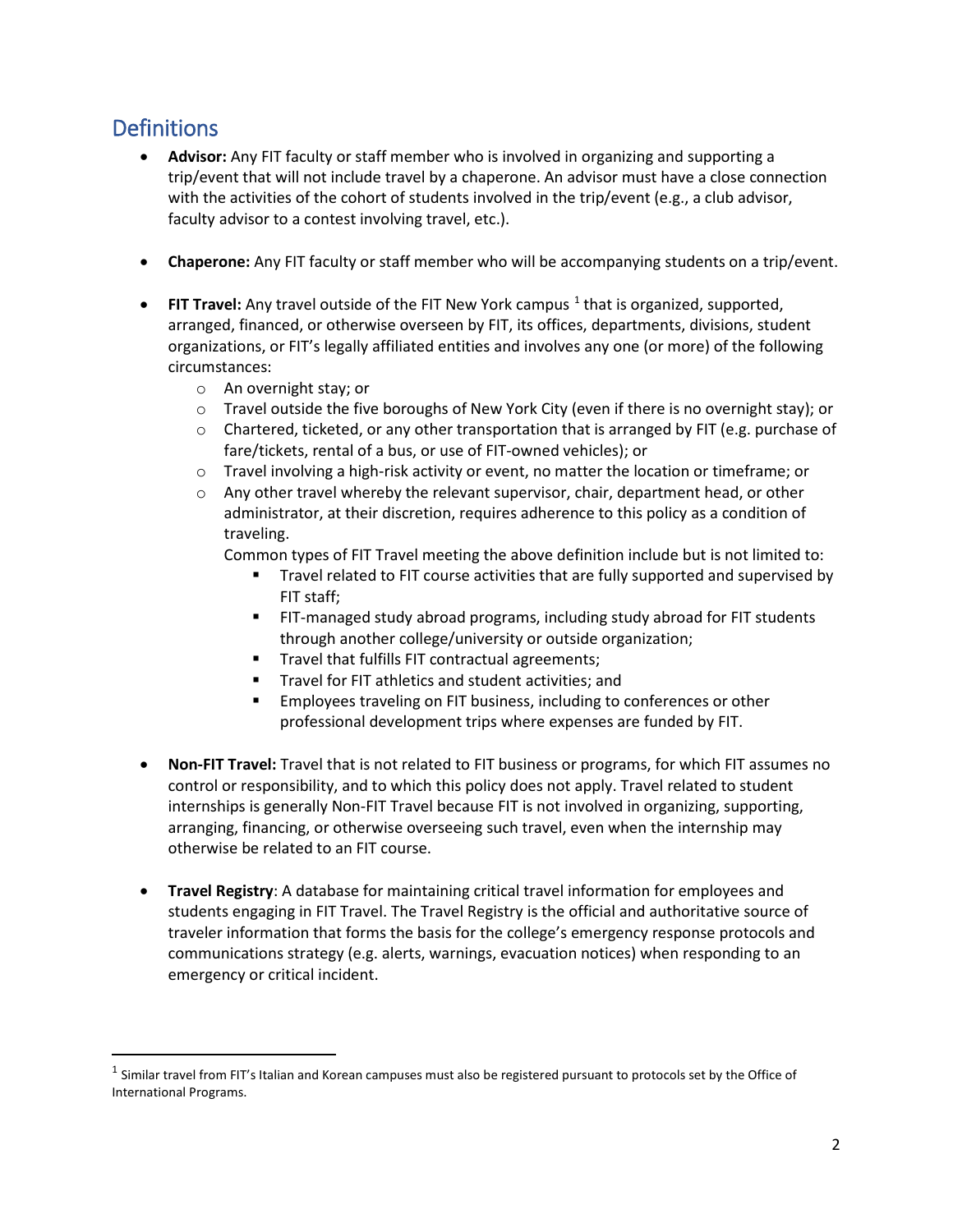• **Travel Advisory:** The U.S. Department of State issues a "Travel Advisory" for each country in the world. Travel Advisories describe the risks associated with travel to certain international locations, and provide clear actions U.S. citizens should take to help ensure their safety. An overall Travel Advisory level is issues for each country, but levels of advice may vary for specific locations or areas within a county. Travel Advisories will contain clear reasons for the level of risk assigned to a location and issue specific advice to U.S. citizens who choose to travel to the area.

### **Principles**

N/A

### Responsibilities

• **Emergency Preparedness and Response Group (EPRG)**

The EPRG is responsible for responding in the event of an emergency involving the security of a student or employee engaged in FIT Travel. It executes existing emergency protocol when notified of an off-campus emergency.

• **Employees Who Oversee FIT Travel by Students (Chaperones and Advisors)**

These employees must ensure registration of students' FIT Travel and complete required paperwork, including their own registration if also traveling. They must be familiar with the situation on the ground in the destination region and perform due diligence towards the health and safety of student travelers. In some cases, they will directly oversee and accompany student travel.

Certain instances of FIT Travel by students are to locations that may constitute "non-campus" property of FIT under the Clery Act. Any employee overseeing such travel would be a Clery Act Campus Security Authority ("CSA"), meaning they are required to report certain crimes occurring on FIT's Clery Act geography. Therefore, any employee who would be a CSA by virtue of their travel with students is required, if they have not already done so, to complete an online training prior to travel to understand reporting obligations. Additionally, all locations that constitute non-campus property must be logged with Public Safety in order to facilitate compliance with the Clery Act.

All employees engaging in FIT Travel with students are also Responsible Employees for purposes of reporting incidents of sex discrimination, including sexual misconduct, and must immediately report any incidents -- regardless of location -- to FIT's Title IX Coordinator or other offices designed to streamline the accepting of reports such as Public Safety or the Dean of Students pursuant to FIT's Sexual Misconduct Response policy.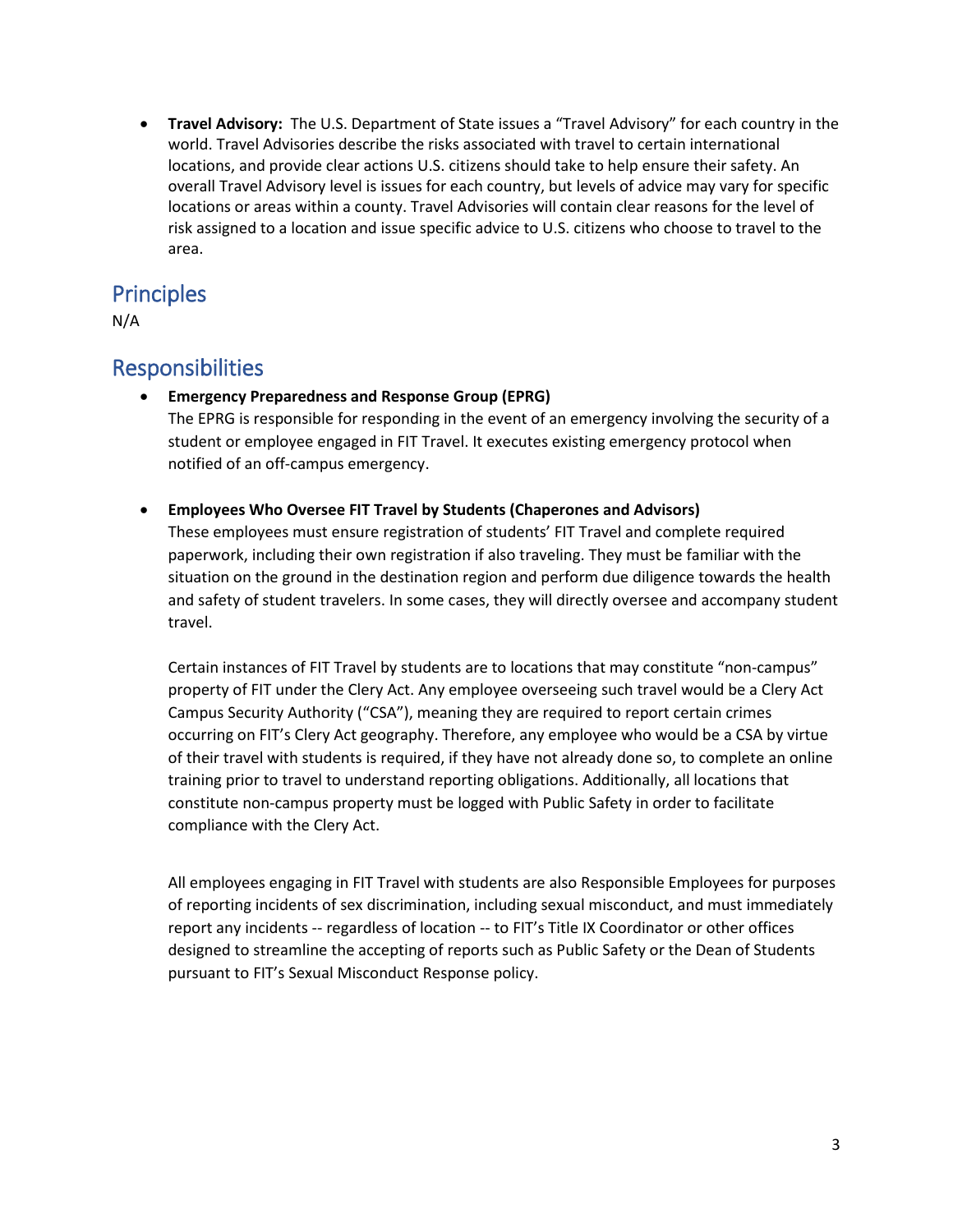International travel with students carries additional risks and responsibilities. All international travel with students must be coordinated with the Office of International Programs and must have the proper approvals prior to commencing any planning or traveling. Such approval is contingent upon the following:

- o The employee has completed appropriate trainings;
- $\circ$  The employee is aware of FIT's Clery responsibility and Sexual Misconduct Response policy and procedures;
- $\circ$  The employee has adequate communications equipment and information in order to allow them to readily communicate while abroad with the students and campus leadership;
- $\circ$  The employee and students have been advised as to the proper insurance coverage and procedures;
- o The employee has an approved emergency action plan;
- $\circ$  The employee and students have reviewed relevant health and safety information for the country or countries that they plan on visiting;
- o The employee has secured reliable in-country language assistance, if necessary; and
- $\circ$  The employee has a budget and adequate financial resources to accomplish the goals of the trip safely.

#### • **Employees Engaging in FIT Travel**

These employees must notify their supervisor, chair, or department head of any potential travel and register their travel. Employees are encouraged to become informed about the region of travel, as appropriate, and take independent measures to promote personal safety, the safety of fellow travelers, and the safety of the broader FIT community (e.g., the prevention of the spread of communicable diseases, etc.).

#### • **Students Engaging in FIT Travel**

Students must complete paperwork and releases that may be required to register their travel and complete any other requirements as set forth by the relevant supervisor, chair, department head, and/or Chaperone or Advisor, including, but not limited to, requirements for medical insurance, registration with the U.S. Department of State, immunizations, etc. Travel involving students requires either a Chaperone, who travels with the students, or an Advisor, who does not travel with the students but oversees and organizes the trip, including ensuring compliance with this policy. Any travel taking place outside of the five boroughs of New York generally requires a Chaperone. Students must participate in the entire trip unless otherwise approved by the Assistant Vice President for Student Success/Dean of Students.

#### • **Supervisors, Chairs, Department Heads**

Those with supervisory responsibility must ensure that travelers are appropriately registered. They must not approve travel to countries or specific regions with elevated risk<sup>[2](#page-3-0)</sup>, except in the case of FIT Travel that has been preapproved by the senior FIT administration.

<span id="page-3-0"></span><sup>&</sup>lt;sup>2</sup> As determined by the U.S. Department of State. Countries or specific regions with elevated risk are those on which the Department of State has issued a Level 2, 3, or 4 Travel Advisory. In these high-risk areas, the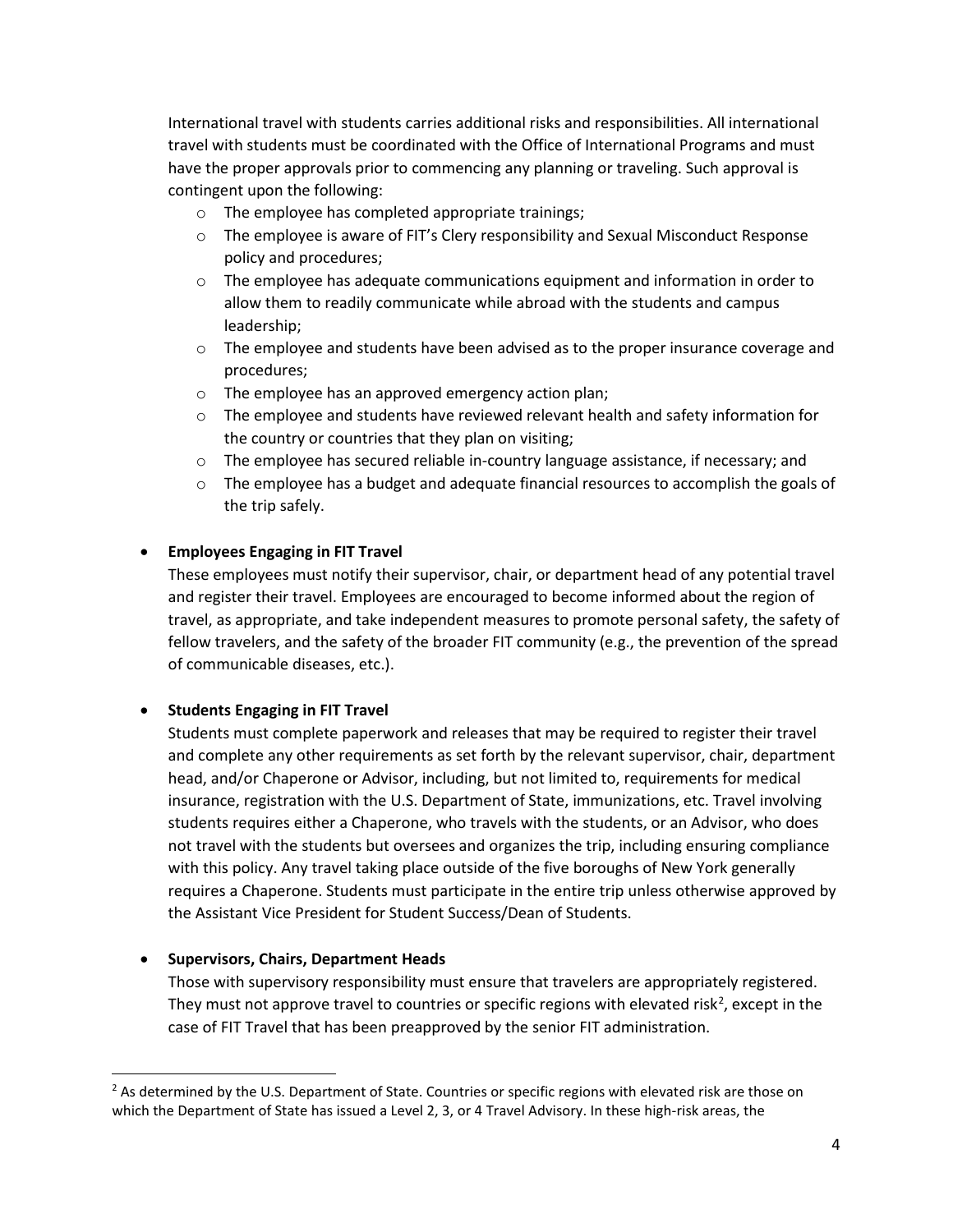#### • **Senior Administrative Staff Engaging in FIT Travel**

It is recommended that no more than three senior administrators travel domestically or internationally in the same aircraft or other mode of transportation.

#### • **Registering Travel**

FIT requires that all employees and students comply with specific procedures for FIT Travel. This includes registering their travel in the Travel Registry to include the following information:

- submitting up-to-date itinerary information, including personal and emergency contact information, host/program/entity information (as appropriate), travel itineraries and accommodation information; and
- $\circ$  promptly providing updated travel itineraries and accommodations as they develop, especially if/as these change during the course of travel.

Additionally, FIT students are required to report felony convictions prior to international travel in accordance with FIT's Admission of Persons with Prior Felony Convictions policy.

Information in the Travel Registry is generally private. Access to and information from the Travel Registry is limited to appropriate FIT officials or other parties in accordance with all applicable laws, including FERPA.

#### • **International Travel**

l

#### o **Planning and Preparation**

Additional planning and preparation is required for international travel. All travelers should discuss what inoculations and other measures are necessary with their healthcare provider. Questions and concerns about any travel should be discussed with direct supervisors, chairpersons, deans, the respective senior administrator, or student group advisor, as needed. From time to time, FIT may issue guidance, requirements, and restrictions regarding travel to specific destinations.

#### o **Travel Advisories and Restrictions**

All persons participating in FIT Travel should closely review information, advisories, and other guidance issued by the U.S. Department of State, health authorities, and other governmental and non-governmental entities. Particular care should be taken for countries or specific regions where the U.S. Department of State has issued a Level 2, 3, or 4 Travel Advisory.

Travelers should register with the U.S. Department of State's Smart Traveler Enrollment Program (STEP), a free service that allows U.S. citizens traveling or living abroad to enroll with the nearest U.S. embassy or consulate. Benefits of enrolling in STEP include: receiving the latest safety and security information for your destination country; helping travelers make informed decisions about their travel plans; helping the U.S. Embassy

Department of State may be limited in their ability to provide consular services. For more information on travel to high-risk areas. See https://travel.state.gov/content/passports/en/go/TraveltoHighRiskAreas.html.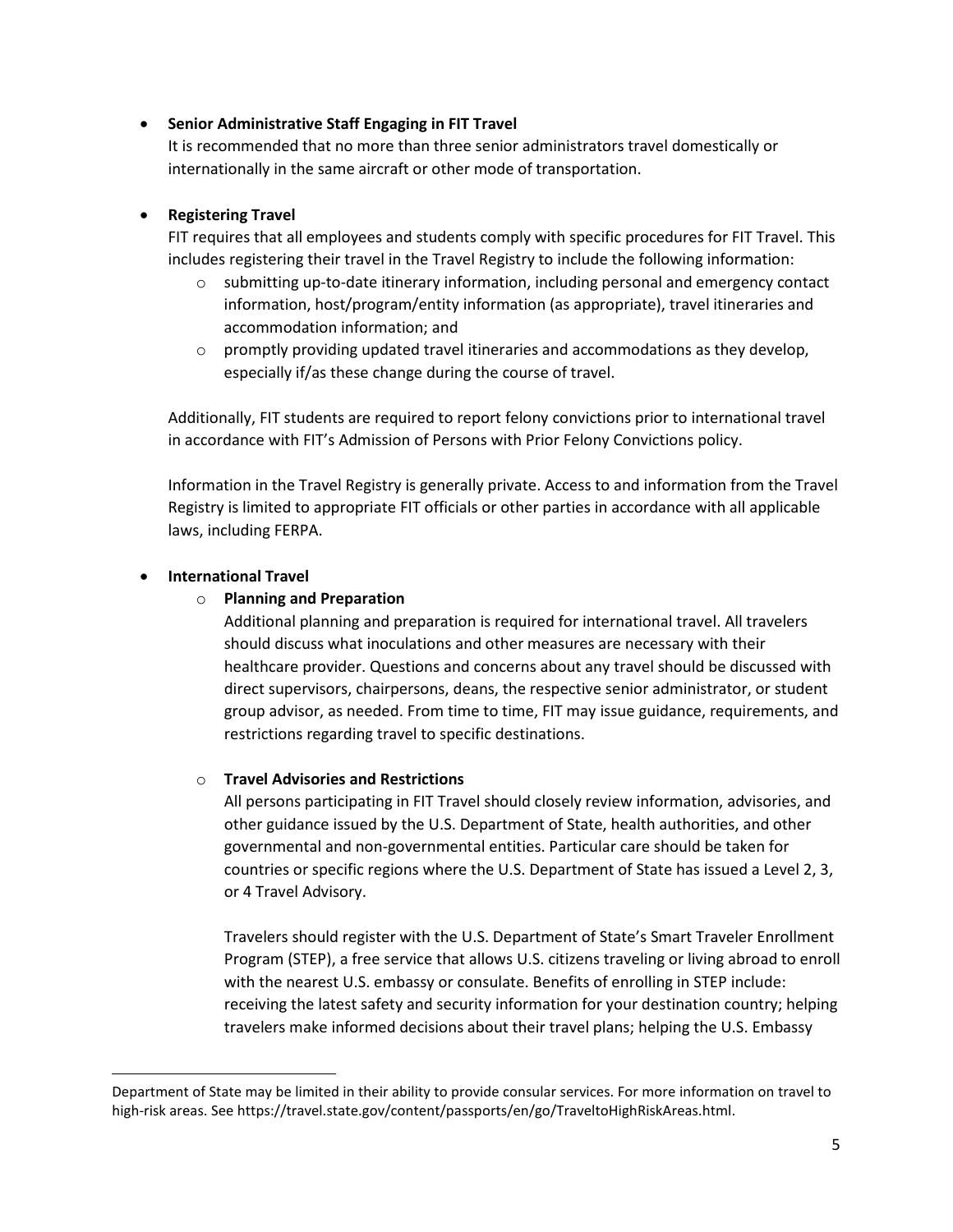contact the traveler in an emergency, whether natural disaster, civil unrest, or family emergency; and helping family and friends get in touch with the traveler in an emergency.

#### o **Other Restrictions/Considerations for International Travel**

- Travelers should be aware that many transactions, e.g., hiring personnel, procuring service contracts, making payments, etc., will carry additional requirements in countries outside the U.S.
- The U.S. government has a variety of restrictions on the export of equipment, technology, and information, as well as on the provision of services. Travel to certain embargoed countries may be heavily restricted. Regulations also govern the transfer to, or expenditure of, funds in certain countries and prohibit any dealings with "Specially Designated Individuals and Blocked Persons." Certain activities require export licenses, which require a significant lead-time, sometimes several months.
- Sponsored project agreements may limit foreign travel, may require prior approval from sponsors, or include applicable constraints.

#### o **Insurance Coverage**

**Employees**

Employees on international FIT Travel are covered under the college's blanket, travel-abroad health insurance policy, only if they register travel in the Travel Registry. Registering travel allows insurance companies to be notified in a timely fashion to ensure full coverage in case of emergency. Additionally, FIT employees are covered under a college international workers' compensation program. This coverage applies to employees experiencing a work-related injury or illness during their international travels.

**F** Students

Students on international FIT Travel must have a health insurance policy that provides for routine as well as emergency care.

### **Procedures**

- **Registering FIT Travel**
	- o **FIT Travel Involving Students**
		- **International Travel[3](#page-5-0)**
			- FIT employees must first obtain approval from the Vice President for Academic Affairs or their designee for academic-related travel, or from the Vice President of Enrollment Management and Student Success or their designee for nonacademic travel.
			- Registration with the Office of International Programs must be completed six (6) months prior to travel.

<span id="page-5-0"></span><sup>&</sup>lt;sup>3</sup> International FIT Travel that is organized by the Office of International Programs in connection with established study abroad programs must comply with all OIP-established registration procedures and requirements.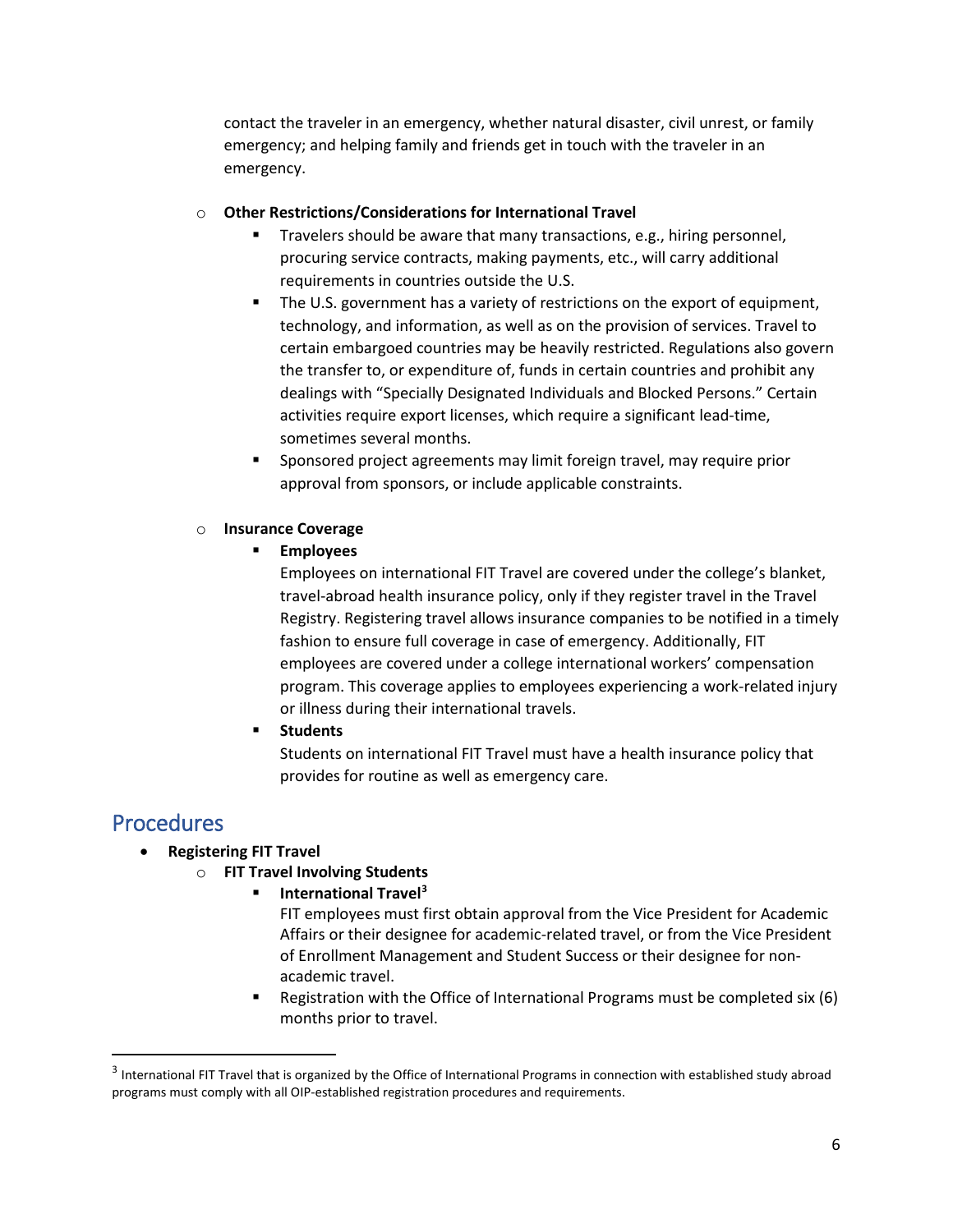- o **Domestic Academic Travel**
	- Faculty members arranging/leading the trip with students who will serve as Chaperone/Advisor must contact the respective Dean and Department Chair for approval at least one (1) month prior to travel.
	- **The Department Chair (or designee) is ultimately responsible for ensuring** registration and overseeing completion of any forms (i.e., Chaperone/Advisor Agreement for Student Travel – Academics, and Assumption of Risk and General Liability Release for Academic Related Domestic Student Trips/Events to be completed by each student).
	- The Chaperone/Advisor associated with the FIT travel is responsible for distributing the forms to students, collecting completed forms, and then providing them to the relevant Department Chair (or designee). The Department office maintains the original forms.
	- The Chaperone/Advisor must also send copies of the forms to the Department of Public Safety. The Chaperone/Advisor must keep a copy of relevant forms accessible in case of emergency.
- o **Domestic, Non-Academic Travel Organized by Enrollment Management and Student Success (EMSS) Departments (not Student Clubs/Organizations)**
	- EMSS Directors arranging/leading the trip with students may generally organize travel or events, subject to notifying their respective Assistant Vice President and seeking approval, where required, consistent with EMSS internal practices.
	- The EMSS Director or designee is ultimately responsible for registration and overseeing completion of any forms (i.e., Chaperone/Advisor Agreement for Student Travel - EMSS, and Assumption of Risk and General Liability Release for Domestic Student Trips/Events - EMSS, to be completed by each student).[4](#page-6-0) Registration is generally required at least three (3) weeks in advance of travel but may be completed on an expedited timeframe with appropriate supervisory approvals.
	- The Chaperone/Advisor associated with the FIT Travel is responsible for distributing the forms to students, collecting completed forms, and then providing the forms to the relevant EMSS Director (or designee).
	- The Director sends copies of the forms to Public Safety and notifies the respective Assistant Vice President of the travel. The respective EMSS Director's office maintains the original forms. The Chaperone/Advisor must also keep a copy of relevant forms accessible in case of emergency.

#### o **Domestic, Non-Academic Travel by Student Clubs and Organizations**

- A member of the Student Club/Organization's Executive Board contacts the Department of Student Life for permission.
- Approval is granted by the Director of Student Life or their designee (e.g., often may be the Program Coordinator or the Counselor tasked with supervisory authority for student organizations). The Department of Student Life ensures that the trip is registered and that the club or organization's Faculty Advisor has completed and collected requisite forms (i.e., Chaperone/Advisor Agreement

<span id="page-6-0"></span> $4$  Athletics completes a separate form with the Dean of Students approval of all trips to occur within an academic year.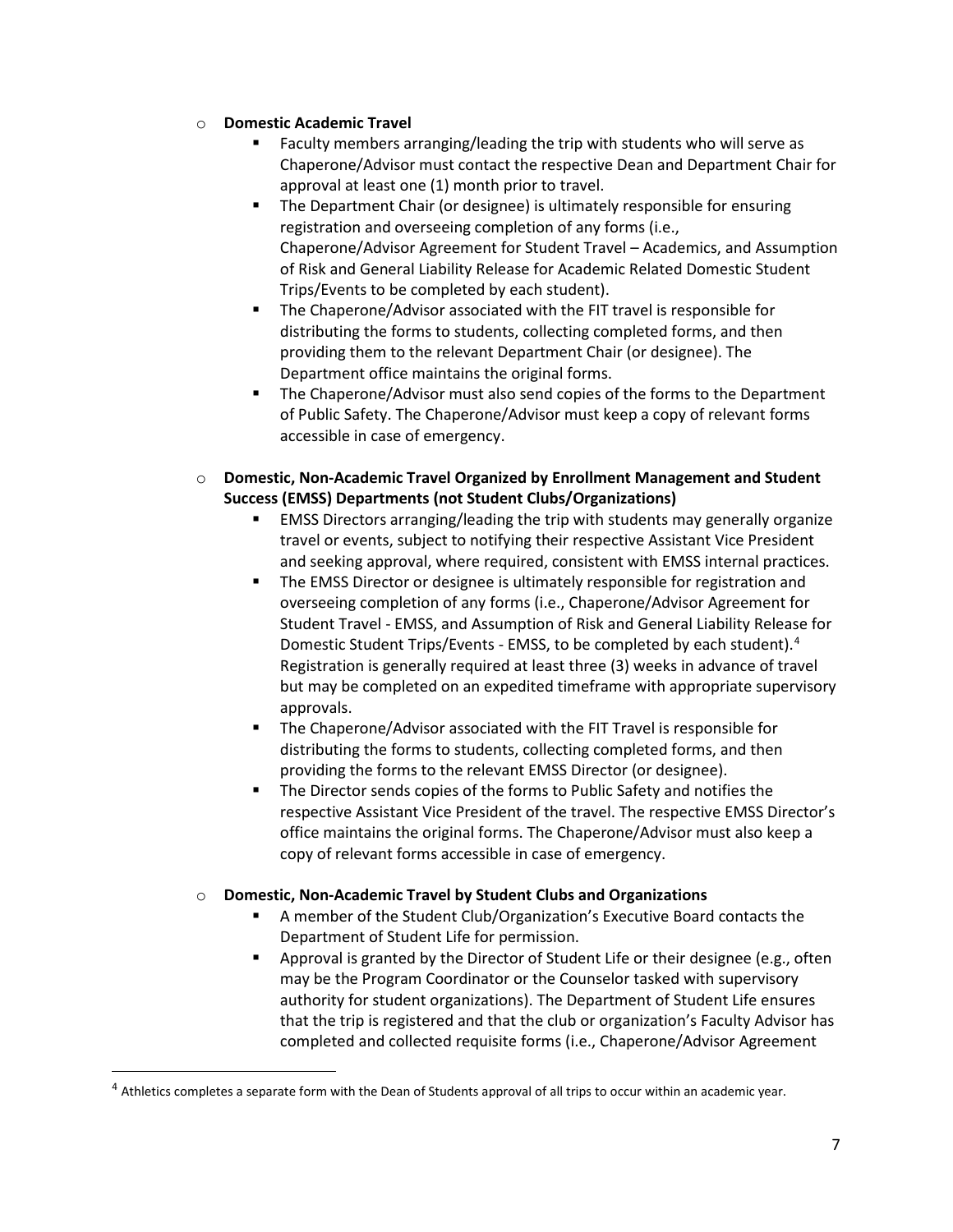for Student Travel – EMSS and Assumption of Risk and General Liability Release for Domestic Student Trips/Events – EMSS, to be completed by each student). Registration is generally required at least three (3) weeks in advance of travel but may be completed on an expedited timeframe with appropriate supervisory approvals.

 The Department of Student Life sends copies of the forms to Public Safety and notifies the Dean of Students of the trip/event. Student Life maintains the original forms. The Chaperone/Advisor must keep a copy of relevant forms accessible in case of emergency.

#### o **All Other Travel**

- o All employees must first seek approval from their direct supervisor by completing the college Business Authorization Form. Completion of the form is generally required at least one (1) month in advance of travel but may be completed on an expedited timeframe with appropriate supervisory approvals. If traveling internationally, forms must generally be completed three (3) months in advance of travel but may be completed on an expedited timeframe with appropriate supervisory approvals.
- o After supervisor approves travel, other approvals are sought as noted on the form, if applicable.
- o Completed forms are submitted to the Office of Human Resources. If there are costs associated with the travel, a copy of the college Business Authorization form is attached to the Travel Request form that is submitted to the Office of the Controller.

#### o **Changes to Travel Itineraries**

Any changes to travel itineraries should be communicated immediately to the direct supervisor. Supervisors should communicate changes to the Office of Human Resources.

#### • **Emergency Protocol**

If there is an emergency, the Emergency Preparedness and Response Group (EPRG) will contact the Offices of Academic Affairs, EMSS, and the Office of Human Resources for a list of employees and students that are traveling in the affected area of the emergency and will take action in response to the emergency as outlined in the FIT Emergency Management Plan.

### Violations

N/A

### Related Policies

- [Study Abroad and International Field Study Emergency Response Policy](http://www.fitnyc.edu/policies/safety-security/study-abroad-emergency.php)
- [Travel and Reimbursement Policy](http://www.fitnyc.edu/policies/finance/travel-reimbursement.php)

### Related Documents

- [Assumption of Risk and General Liability Release for Academic-Related Domestic Student](http://www.fitnyc.edu/academic-affairs/forms.php) [Trips/Events](http://www.fitnyc.edu/academic-affairs/forms.php) – Academics
- [Chaperone/Advisor Agreement for Student Travel](http://www.fitnyc.edu/academic-affairs/forms.php) Academics